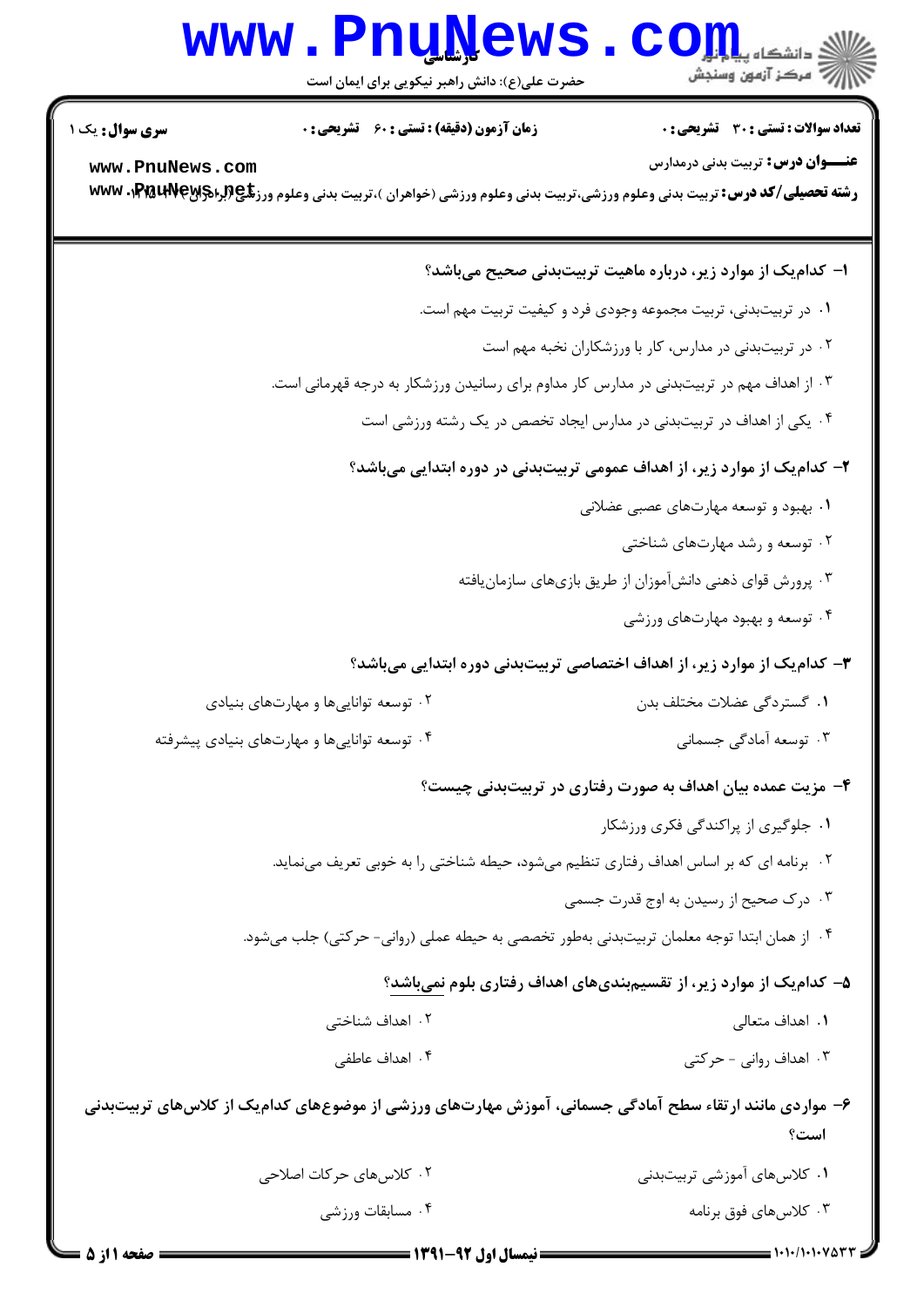## Www.PnuNews.com

حضرت علی(ع): دانش راهبر نیکویی برای ایمان است

**تعداد سوالات : تستی : 30 - تشریحی : 0** 

**زمان آزمون (دقیقه) : تستی : 60 تشریحی: 0** 

**سری سوال : ۱ یک** 

www.PnuNews.com

**عنـــوان درس:** تربیت بدنی درمدارس

رشته تحصیلی/کد درس: تربیت بدنی وعلوم ورزشی،تربیت بدنی وعلوم ورزشی (خواهران )،تربیت بدنی وعلوم ورزگلچ4برا\$PMUV، WWW

|                  | ۷- عواملی مانند وسایل و تجهیزات، امکانات، نیروی انسانی واجد شرایط، جزء کدام دسته از عوامل مؤثر در طراحی و اجرای |                                                                              | برنامەھای تربیتبدنی میباشد؟                    |
|------------------|-----------------------------------------------------------------------------------------------------------------|------------------------------------------------------------------------------|------------------------------------------------|
|                  |                                                                                                                 |                                                                              |                                                |
|                  | ۰۲ عوامل محیطی                                                                                                  |                                                                              | ۰۱ عوامل شخصی و گروهی                          |
|                  | ۰۴ عوامل غیر مدرسه ای                                                                                           |                                                                              | ۰۳ نیازهای اجتماعی                             |
|                  |                                                                                                                 | ۸- کدام عبارت، در ارتباط با ویژگیهای رشدی کودکان پیشدبستانی صحیح میباشد؟     |                                                |
|                  |                                                                                                                 |                                                                              | ۰۱ رشد تنه نسبت به اندامهای تحتانی سریعتر است. |
|                  |                                                                                                                 | ۰۲ در این سن کودکان قادرند واکنشهای عاطفی و هیجانی خود را کنترل کنند.        |                                                |
|                  | ۰۳ در سن ۴سالگی، کودک در بهکار بردن دستها، پاها و بازوان بیشتر از کار کردن با انگشتها مهارت دارد.               |                                                                              |                                                |
|                  |                                                                                                                 |                                                                              | ۰۴ در این سن کودک دارای رشد عرضی است.          |
|                  |                                                                                                                 | ۹– کدام یک از عبارات زیر، از خصوصیات عاطفی کودکان ۶–۹ سال میباشد؟            |                                                |
|                  |                                                                                                                 |                                                                              | ۰۱ کودکان در این دوره سرشار از عواطف و احساسند |
|                  |                                                                                                                 | ۰۲ در این دوره کودکان قادر به کنترل هیجانات خود نیستند.                      |                                                |
|                  |                                                                                                                 |                                                                              | ۰۳ درگیریهای بدنی در این سن کمتر دیده میشود    |
|                  |                                                                                                                 |                                                                              | ۰۴ در این سنین کودک تأثیرپذیری کمتری دارد      |
|                  |                                                                                                                 | ∙۱- کدامیک از موارد زیر، از ویژگیهای دانشآموزان سن نه تا دوازده سال است؟     |                                                |
|                  | ۰۲ دوری از حس قضاوت                                                                                             |                                                                              | ۰۱ حذف واكنش خشم و نفرت                        |
|                  | ۰۴ سرعت بیشتر رشد قد                                                                                            |                                                                              | ۰۳ جهت دادن به واکنشهای عاطفی                  |
|                  |                                                                                                                 | 11- در کدام مرحله سنی، رشد عقلی و هوشی فرد به کمال میرسد؟                    |                                                |
| ۰۴ ج-۹ سال       | $-7 - 7 - 1$ سال                                                                                                | ۰۲ - ۱۲-۱۲ سال                                                               | ۰۱ ۱۲-۱۷ سال                                   |
|                  |                                                                                                                 | ۱۲– کدام یک از موارد زیر، از عوامل اثرگذار بر تحول محتوای تربیتبدنی نمیباشد؟ |                                                |
| ۰۴ وضعیت اقتصادی | ۰۳ تحولات فرهنگی                                                                                                | ٠٢ تغييرات اجتماعي                                                           | ٠١. وضعيت جسماني                               |
|                  | ۱۳– کدام یک از موارد زیر، معیار و ملاک مناسبی برای تعیین محتوای درسی کلاسهای تربیتبدنی و انتخاب نوع فعالیتها    |                                                                              | خواهد بود؟                                     |
|                  | ۰۲ وضعیت اقتصادی                                                                                                |                                                                              | ٠١ سن دانش آموز                                |
|                  | ۰۴ ارزیابی و سنجش میزان تواناییهای دانش آموزان                                                                  |                                                                              | ۰۳ وضعیت اجتماعی                               |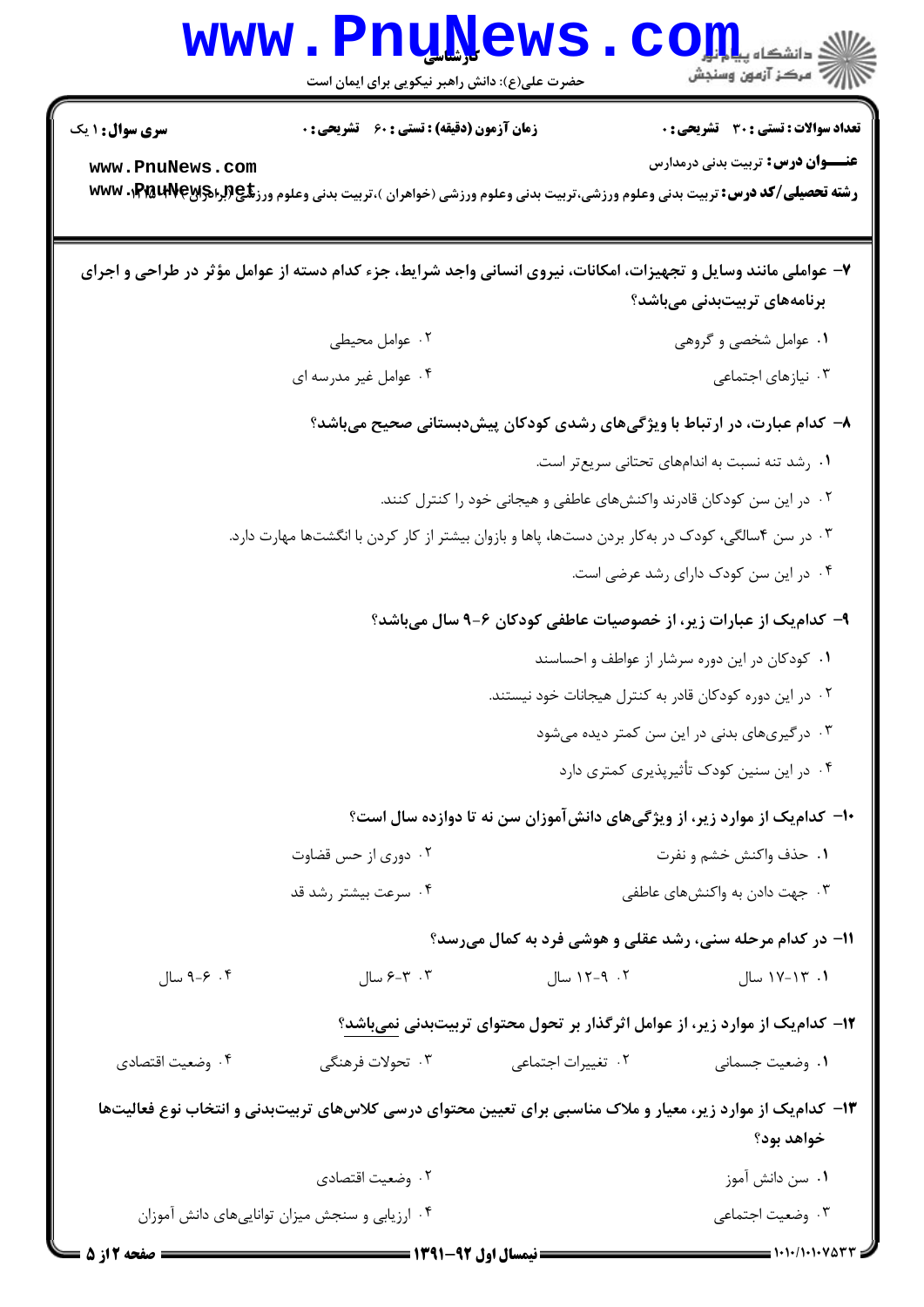## Www.PnuNews.com

| <b>سری سوال :</b> ۱ یک                                                                                                           | <b>زمان آزمون (دقیقه) : تستی : 60 ٪ تشریحی : 0</b>                                                                                 |                                                                                    | تعداد سوالات : تستي : 30 - تشريحي : 0                     |
|----------------------------------------------------------------------------------------------------------------------------------|------------------------------------------------------------------------------------------------------------------------------------|------------------------------------------------------------------------------------|-----------------------------------------------------------|
| www.PnuNews.com                                                                                                                  |                                                                                                                                    |                                                                                    | <b>عنـــوان درس:</b> تربیت بدنی درمدارس                   |
|                                                                                                                                  | <b>رشته تحصیلی/کد درس:</b> تربیت بدنی وعلوم ورزشی،تربیت بدنی وعلوم ورزشی (خواهران )،تربیت بدنی وعلوم ورز <b>تلچ(براه۱۷۹۶۰، www</b> |                                                                                    |                                                           |
|                                                                                                                                  |                                                                                                                                    |                                                                                    |                                                           |
|                                                                                                                                  |                                                                                                                                    |                                                                                    | ۱۴- کدام عبارت صحیح میباشد؟                               |
|                                                                                                                                  |                                                                                                                                    | ۰۱ آمادگی حرکتی تواناییها و قابلیتهایی هستند که به صورت بالقوه در فرد وجود دارند.  |                                                           |
|                                                                                                                                  |                                                                                                                                    | ۰۲ آمادگی جسمانی تواناییها و قابلیتهایی هستند که فرد در اثر آموزش به آنها میرسد.   |                                                           |
| ۰۳ بدون داشتن حداقل آمادگیهای جسمانی موفقیت در آمادگیهای حرکتی مقدور نیست.                                                       |                                                                                                                                    |                                                                                    |                                                           |
| ۰۴ بدون داشتن حداقل آمادگیهای حرکتی نمیتوان به آمادگی جسمانی رسید.                                                               |                                                                                                                                    |                                                                                    |                                                           |
|                                                                                                                                  | ۱۵– کدام ارزشیابی، به جای مقایسه سطح پیشرفت فردی به مقایسه بین دانشآموزان میپردازد؟                                                |                                                                                    |                                                           |
| ۰۴ ارزشیابی تکوینی                                                                                                               | ۰۳ ارزشیابی مستقیم                                                                                                                 | ۰۲ ارزشیابی جمعی                                                                   | ۰۱ ارزشیابی پایانی                                        |
|                                                                                                                                  |                                                                                                                                    |                                                                                    | ۱۶- متولی برنامههای تربیتبدنی و ورزش در مدارس چه کسی است؟ |
|                                                                                                                                  | ۰۲ مدیر مدرسه                                                                                                                      |                                                                                    | ۰۱ معلم ورزش                                              |
|                                                                                                                                  | ۰۴ کارشناس تربیت بدنی                                                                                                              |                                                                                    | ۰۳ معلم فوق برنامه                                        |
|                                                                                                                                  | ۱۷- محور تمامی فعالیت های آموزش و پرورش در تمامی سطوح و زمینهها، کدامیک از موارد زیر است؟                                          |                                                                                    |                                                           |
| ۰۴ معلمان                                                                                                                        | ۰۳ کارشناسان                                                                                                                       | ۰۲ خانواده                                                                         | ٠١ دانش آموزان                                            |
|                                                                                                                                  |                                                                                                                                    |                                                                                    | 18– در یک جلسه تدریس، بیشترین بخش مربوط به کدام بخش است؟  |
|                                                                                                                                  | ۰۲ گرم کردن بدن                                                                                                                    |                                                                                    | ۰۱ سازماندهی کلاس                                         |
|                                                                                                                                  | ۰۴ بازگشت به حالت اولیه                                                                                                            |                                                                                    | ۰۳ آموزش                                                  |
|                                                                                                                                  | ۱۹– شیوههای اجرایی، نوع تمرینات، میزان آموزش و انتخاب نوع مهارت به کدامیک از عوامل زیر بستگی دارد؟                                 |                                                                                    |                                                           |
|                                                                                                                                  | ۰۲ کارشناس اداره آموزش و پرورش                                                                                                     |                                                                                    | ٠١. موافقت اداره كل                                       |
|                                                                                                                                  | ۰۴ همکاری مدیر مدرسه                                                                                                               |                                                                                    | ۰۳ شرایط جغرافیایی منطقه                                  |
|                                                                                                                                  |                                                                                                                                    |                                                                                    | <b>۲۰</b> - کدام یک از عبارات زیر نادرست است؟             |
|                                                                                                                                  | ۰۱ برنامه پیشنهادی در طرح درس با توجه به وضعیت آب و هوایی و موقعیت جغرافیایی تنظیم گردد.                                           |                                                                                    |                                                           |
|                                                                                                                                  | <sup>۲</sup> ۰ معلم حتى المقدور از زمان كمترى براى سازماندهى و حضور و غياب دانش آموزان استفاده كند.                                |                                                                                    |                                                           |
|                                                                                                                                  |                                                                                                                                    | ۰۳ معلم تربیت بدنی باید قبل از شروع کلاس وسایل و امکانات مورد نیاز را آماده نماید. |                                                           |
| ۰۴ اگر لازم شد معلم به عللی موقتا ً محیط ورزشی را ترک کند، با تذکر به دانش آموزان، آنها میتوانند به فعالیت ورزشی خود ادامه دهند. |                                                                                                                                    |                                                                                    |                                                           |
|                                                                                                                                  |                                                                                                                                    |                                                                                    |                                                           |
|                                                                                                                                  |                                                                                                                                    |                                                                                    |                                                           |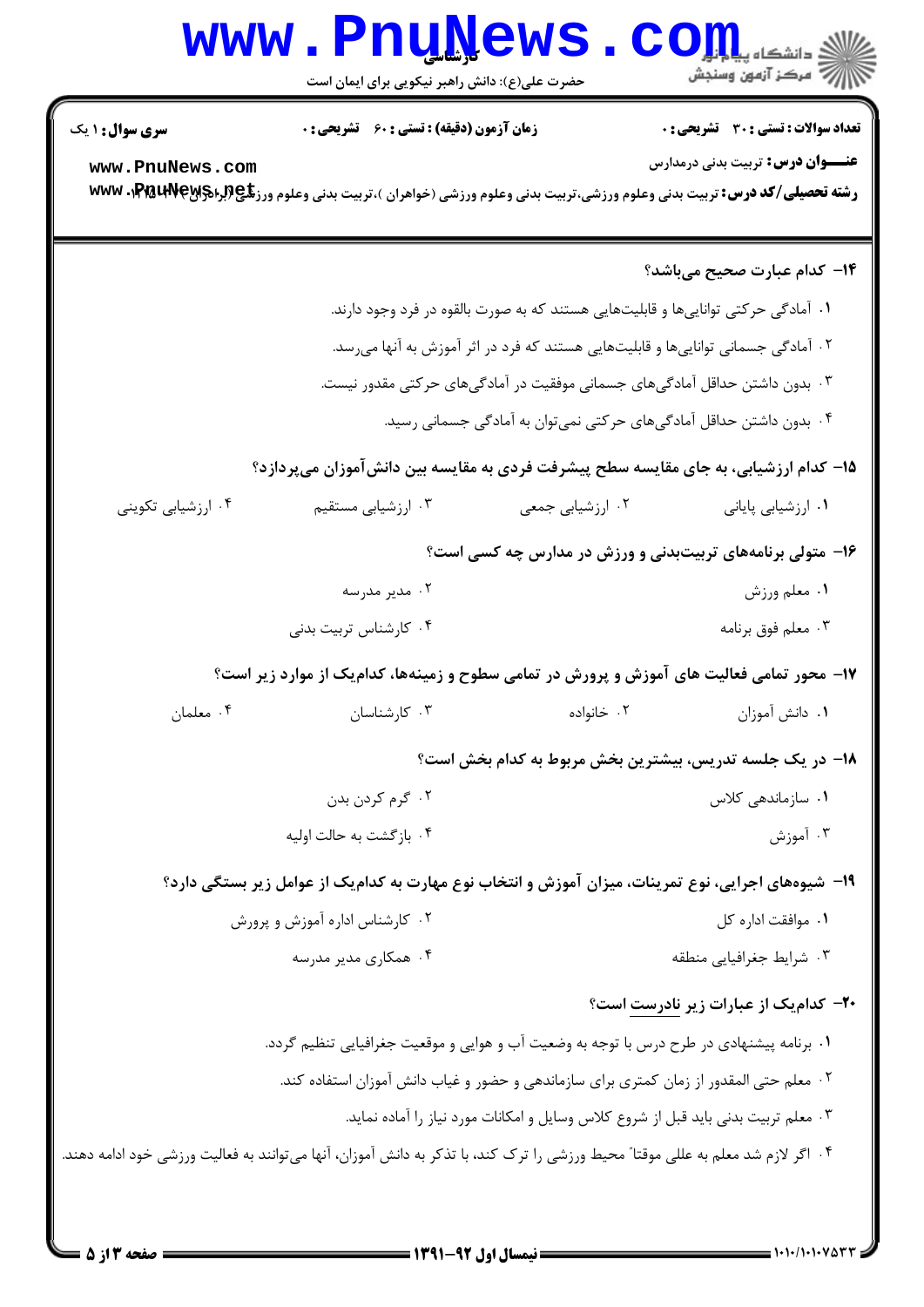|                                                                           | www.PnuNews.<br>حضرت علی(ع): دانش راهبر نیکویی برای ایمان است                                                                        |                                 | الا دانشگاه پیامبرا<br>الله مرکز آزمون وسنجش                                     |
|---------------------------------------------------------------------------|--------------------------------------------------------------------------------------------------------------------------------------|---------------------------------|----------------------------------------------------------------------------------|
| <b>سری سوال : ۱ یک</b>                                                    | <b>زمان آزمون (دقیقه) : تستی : 60 ٪ تشریحی : 0</b>                                                                                   |                                 | تعداد سوالات : تستي : 30 - تشريحي : 0                                            |
| www.PnuNews.com                                                           | <b>رشته تحصیلی/کد درس:</b> تربیت بدنی وعلوم ورزشی،تربیت بدنی وعلوم ورزشی (خواهران )،تربیت بدنی وعلوم ورز <b>تلچ(براه۲۸۶۴۹۰۰، www</b> |                                 | <b>عنــــوان درس:</b> تربیت بدنی درمدارس                                         |
|                                                                           |                                                                                                                                      |                                 | <b>۲۱</b> - میزان موفقیت معلمان در تدریس و آموزش بیشتر به چه عاملی بستگی دارد؟   |
|                                                                           | ۰۲ همکاری مدیران مدارس                                                                                                               |                                 | ٠١ ميزان اطلاعات آنها از دانش آموزان                                             |
|                                                                           | ۰۴ آگاهی از نحوه طراحی طرح درس                                                                                                       |                                 | ۰۳ شرایط محیطی                                                                   |
|                                                                           | ۲۲– در کدام شیوه تدریس معلم محتوی یا نوع فعالیت را تعیین میکند، اما به دانشآموز فرصت میدهد تا برای انجامدادن آن                      |                                 | تصميم بگيرد؟                                                                     |
| ۰۲ شیوه تدریس تکلیفی                                                      |                                                                                                                                      | ۰۱ شیوه تدریس و کلاسداری دستوری |                                                                                  |
| ۰۴ شیوه تدریس و کلاسداری دوجانبه                                          |                                                                                                                                      | ۰۳ شیوه تدریس و کلاسداری تمرین  |                                                                                  |
|                                                                           |                                                                                                                                      |                                 | ۲۳- مهم ترین حسن کاربرد روش حل مسئله در تدریس چیست؟                              |
|                                                                           | ۰۲ درک مثبت فرد از خود                                                                                                               |                                 | ۰۱ خودهدایتی                                                                     |
| ۰۴ درک مراحل حرکتی فرد<br>۰۳ بکارگیری تواناییهای جسمی و فکری هر دانش آموز |                                                                                                                                      |                                 |                                                                                  |
|                                                                           |                                                                                                                                      |                                 | ۲۴- بهترین و مناسبترین شیوه تدریس مهارتها، بر اساس چه معیارهایی باید انتخاب شود؟ |
|                                                                           | ۲. وضعيت موجود- نوع مهارت                                                                                                            |                                 | ۰۱ وضعیت موجود- مقتضیات زمانی و مکانی                                            |
|                                                                           | ۰۴ وضعیت موجود- نوع طرح درس                                                                                                          |                                 | ۰۳ مقتضیات زمانی و مکانی- نوع مهارت                                              |
|                                                                           |                                                                                                                                      |                                 | <b>۳۵</b> - مهمترین بخش تعلیم و تربیت چیست؟                                      |
| ۰۴ برنامه ریزی                                                            | ۰۳ طرح درس                                                                                                                           | ۰۲ آموزش                        | ۰۱ ارزشیابی                                                                      |
|                                                                           |                                                                                                                                      |                                 | ۲۶– مهمترین جنبه ارزشیابی دانشآموز کدامیک از موارد زیر است؟                      |
| ۰۴ ارزشیابی پیشرفت                                                        | ۰۳ ارزشیابی حرکتی                                                                                                                    | ۰۲ ارزشیابی پایانی              | ۰۱ ارزشیابی تکوینی                                                               |
|                                                                           | ۲۷– در ارزشیابی تکوینی به منظور تشخیص ضعفها و تعیین زمان آمادگی شرکتکنندگان چه معیاری مورد استفاده قرار                              |                                 | میگیرد؟                                                                          |
| ۰۴ معیارهای ملاکی                                                         | ۰۳ معیارهای هنجاری                                                                                                                   | ۰۲ پیشرفت کلاس                  | ٠١. پيشرفت دانش آموز                                                             |
|                                                                           | ۲۸– کدام یک از برنامههای زیر، بر پرورش تواناییهای حرکتی و ارتقاء سطح آمادگی جسمانی که پایین تر از سطح مورد قبول                      |                                 | هستند، تأكيد دارد؟                                                               |
| ۰۴ تربیت بدنی تکاملی                                                      | ۰۳ تربیت بدنی ویژه                                                                                                                   | ۰۲ تربیت بدنی انطباقی           | ۰۱ تربیت بدنی اصلاحی                                                             |
|                                                                           |                                                                                                                                      |                                 |                                                                                  |